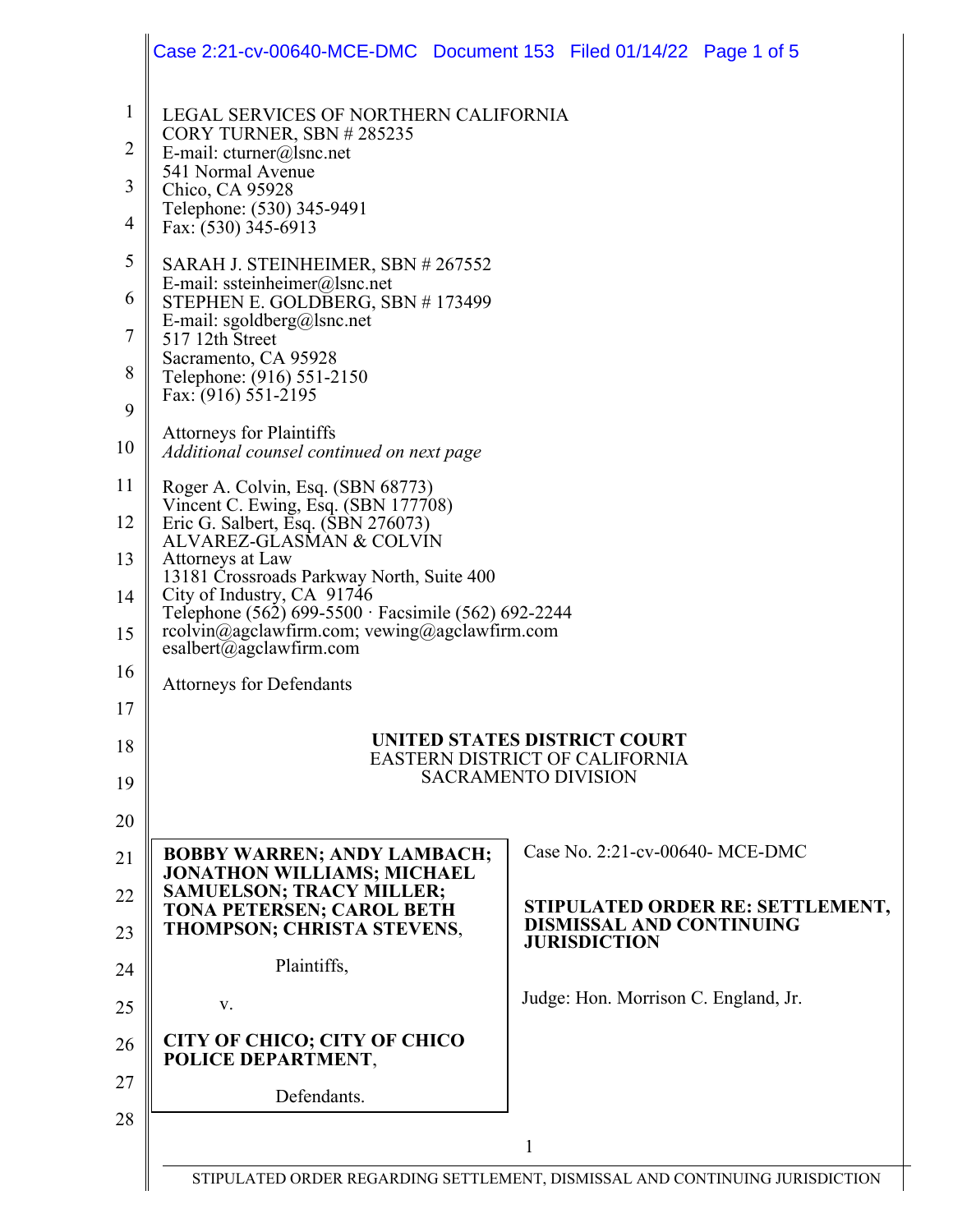|                                                                                        | Case 2:21-cv-00640-MCE-DMC Document 153 Filed 01/14/22 Page 2 of 5                                                                                                                                                                                                                                                                                                         |
|----------------------------------------------------------------------------------------|----------------------------------------------------------------------------------------------------------------------------------------------------------------------------------------------------------------------------------------------------------------------------------------------------------------------------------------------------------------------------|
| $\mathbf{1}$<br>$\overline{2}$<br>3<br>$\overline{4}$<br>5<br>6<br>$\overline{7}$<br>8 | WESTERN CENTER ON LAW & POVERTY<br>ALEXANDER PRIETO, SBN #270864<br>Email: aprieto@wclp.org<br>ROBERT D. NEWMAN, SBN #86534<br>Email: rnewman@wclp.org<br>RICHARD ROTHSCHILD, SBN # 67356<br>Email: rrothschild@wclp.org<br>3701 Wilshire Blvd., Suite 208<br>Los Angeles, CA 90010<br>Telephone: (213) 487-7211<br>Fax: (213) 487-0242<br><b>Attorneys for Plaintiffs</b> |
| 9                                                                                      |                                                                                                                                                                                                                                                                                                                                                                            |
| 10                                                                                     |                                                                                                                                                                                                                                                                                                                                                                            |
| 11                                                                                     |                                                                                                                                                                                                                                                                                                                                                                            |
| 12                                                                                     |                                                                                                                                                                                                                                                                                                                                                                            |
| 13                                                                                     |                                                                                                                                                                                                                                                                                                                                                                            |
| 14                                                                                     |                                                                                                                                                                                                                                                                                                                                                                            |
| 15                                                                                     |                                                                                                                                                                                                                                                                                                                                                                            |
| 16                                                                                     |                                                                                                                                                                                                                                                                                                                                                                            |
| 17                                                                                     |                                                                                                                                                                                                                                                                                                                                                                            |
| 18                                                                                     |                                                                                                                                                                                                                                                                                                                                                                            |
| 19                                                                                     |                                                                                                                                                                                                                                                                                                                                                                            |
| 20                                                                                     |                                                                                                                                                                                                                                                                                                                                                                            |
| 21                                                                                     |                                                                                                                                                                                                                                                                                                                                                                            |
| 22                                                                                     |                                                                                                                                                                                                                                                                                                                                                                            |
| 23                                                                                     |                                                                                                                                                                                                                                                                                                                                                                            |
| 24                                                                                     |                                                                                                                                                                                                                                                                                                                                                                            |
| 25                                                                                     |                                                                                                                                                                                                                                                                                                                                                                            |
| 26                                                                                     |                                                                                                                                                                                                                                                                                                                                                                            |
| 27                                                                                     |                                                                                                                                                                                                                                                                                                                                                                            |
| 28                                                                                     | $\overline{2}$                                                                                                                                                                                                                                                                                                                                                             |
|                                                                                        | STIPULATED ORDER REGARDING SETTLEMENT, DISMISSAL AND CONTINUING JURISDICTION                                                                                                                                                                                                                                                                                               |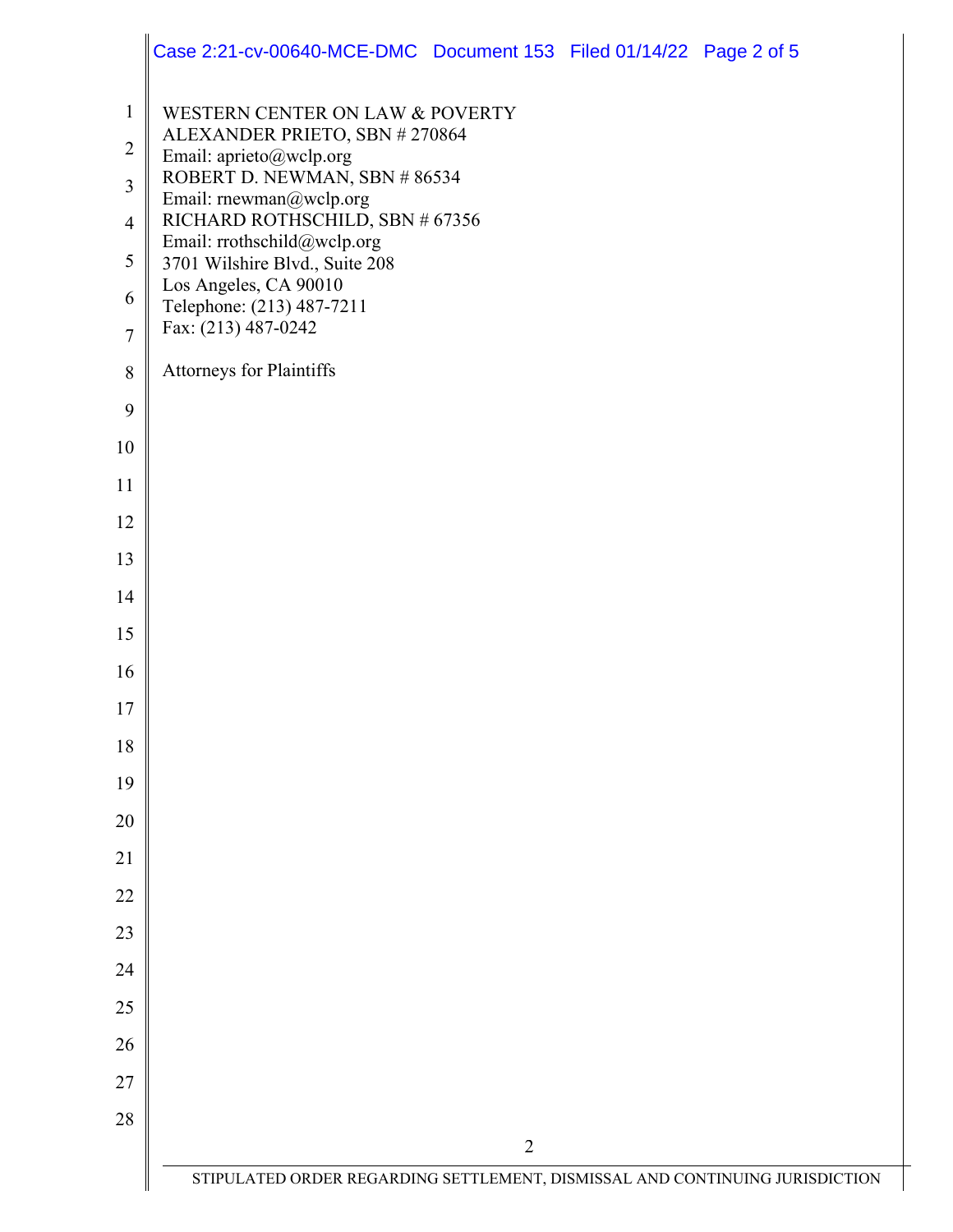## Case 2:21-cv-00640-MCE-DMC Document 153 Filed 01/14/22 Page 3 of 5

1 2 3 4 5 6 7 8 9 10 11 12 13 14 15 16 17 18 19 20 21 22 On April 8, 2021, Plaintiffs Bobby Warren, Andy Lambach, Jonathon Williams, Michael Samuelson, Tracy Miller, Tona Peterson, Carol Beth Thompson, and Christa Stevens (collectively "Plaintiffs") filed the above-captioned lawsuit against the City of Chico and the City of Chico Police Department (collectively "Defendants"). ECF 1. On April 11, 2021, Plaintiffs filed a First Amended Complaint alleging that Defendants unlawfully enforced a citywide web of local laws that imposed criminal penalties on people experiencing unsheltered homelessness when they sleep, sit, lie down, and rest in public in violation of, among other things, the Fourth, Eighth, and Fourteenth Amendments of the United States Constitution and California civil rights laws. ECF 34. Defendants have denied all material allegations in the First Amended Complaint. ECF 86. On April 11, 2021, this Court granted the Temporary Restraining Order restraining and enjoining Defendants from enforcing or threatening to enforce laws regulating camping, entering and remaining, and storing personal property on public property. ECF 37. On July 8, 2021, this Court entered a Preliminary Injunction against Defendants continuing the same terms previously set forth in the Temporary Restraining Order. ECF 110. Following extensive discussions, the Parties subsequently reached a settlement resolving the disputed claims in this Action. A copy of the fully executed Settlement Agreement ("Settlement Agreement") is attached hereto as Exhibit A, the terms of which are expressly incorporated herein by reference. The Court hereby expressly retains jurisdiction to resolve any future disputes regarding the interpretation, performance, or enforcement of the Settlement Agreement for a period of five (5) years from the date of dismissal. *See Kokkonen v. Guardian Life Ins. Co.*, 511 U.S. 375, 381 (1994); *Flanagan v. Arnaiz*, 143 F.3d 540, 544 (9th Cir. 1998).

23 24

**NOW THEREFORE**, pursuant to Federal Rule of Civil Procedure 41(a)(2), and good cause appearing therefore, the Court HEREBY ORDERS AND DECREES the following:

25 26 27 28 1. The Court's Preliminary Injunction dated July 8, 2021, is hereby dissolved in its entirety. 2. This Order expressly incorporates all of the terms of the Settlement Agreement, attached as Exhibit A, into this Order, including and expressly, all nonmonetary terms set forth in the Settlement Agreement.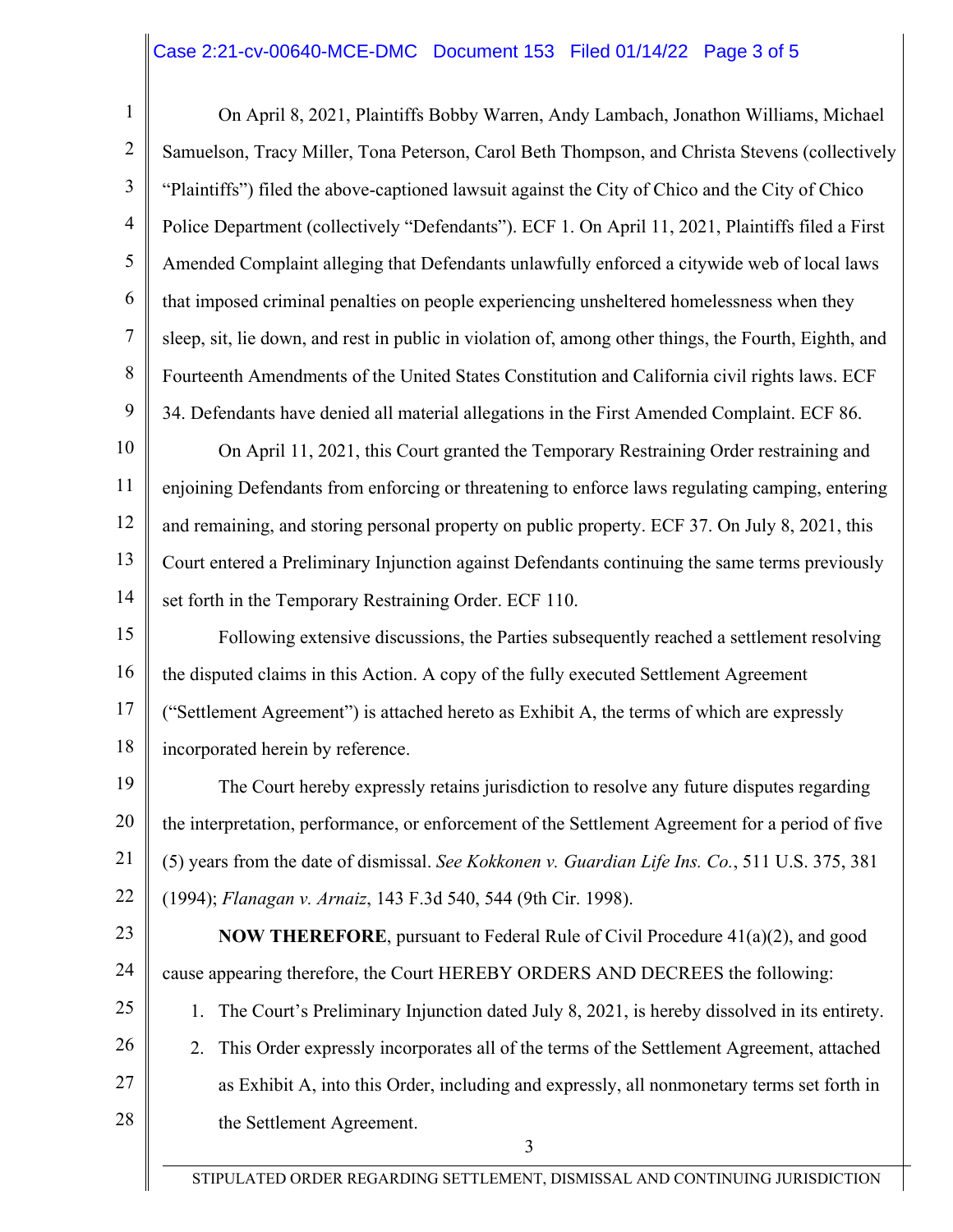## Case 2:21-cv-00640-MCE-DMC Document 153 Filed 01/14/22 Page 4 of 5

| $\mathbf{1}$   | 3. The Court expressly retains exclusive jurisdiction for a period of five (5) years from the  |  |  |  |  |
|----------------|------------------------------------------------------------------------------------------------|--|--|--|--|
| $\overline{2}$ | date of entry of this Order to enforce the Settlement Agreement, and refers this matter to     |  |  |  |  |
| 3              | Magistrate Judge Kendall J. Newman to resolve any future disputes pursuant to the              |  |  |  |  |
| 4              | Dispute Resolution procedures in the Settlement Agreement regarding interpretation,            |  |  |  |  |
| 5              | performance, or enforcement of the Settlement Agreement, including and expressly,              |  |  |  |  |
| 6              | nonmonetary terms set forth in the Settlement Agreement. Specifically, exclusive               |  |  |  |  |
| 7              | jurisdiction shall be with the District Court and all future decisions will be made by         |  |  |  |  |
| 8              | Magistrate Judge Kendall J. Newman.                                                            |  |  |  |  |
| 9              | 4. Except as provided otherwise in the Settlement Agreement, each side shall bear their own    |  |  |  |  |
| 10             | fees and costs in this Action.                                                                 |  |  |  |  |
| 11             | 5. This entire Action is hereby dismissed with prejudice as to all Defendants.                 |  |  |  |  |
| 12             | IT IS SO ORDERED.                                                                              |  |  |  |  |
| 13             | Dated: January 14, 2022                                                                        |  |  |  |  |
| 14             |                                                                                                |  |  |  |  |
| 15             | ΔN<br>UNITED STATES DISTRICT                                                                   |  |  |  |  |
| 16             |                                                                                                |  |  |  |  |
| 17             | <b>APPROVED AS TO FORM</b>                                                                     |  |  |  |  |
| 18             |                                                                                                |  |  |  |  |
| 19             | Dated: January 13, 2022<br>LEGAL SERVICES OF NORTHERN CALIFORNIA                               |  |  |  |  |
| 20             |                                                                                                |  |  |  |  |
| 21             | By: /s/Sarah J. Steinheimer<br>Sarah J. Steinheimer                                            |  |  |  |  |
| 22             | <b>Attorneys for Plaintiffs</b>                                                                |  |  |  |  |
| 23             |                                                                                                |  |  |  |  |
| 24             |                                                                                                |  |  |  |  |
| 25             | Dated: January 12, 2022<br>WESTERN CENTER ON LAW & POVERTY                                     |  |  |  |  |
| 26             |                                                                                                |  |  |  |  |
| 27             | By: /s/Robert D. Newman<br>Robert D. Newman                                                    |  |  |  |  |
| 28             | <b>Attorneys for Plaintiffs</b>                                                                |  |  |  |  |
|                | $\overline{4}$<br>STIPULATED ORDER REGARDING SETTLEMENT, DISMISSAL AND CONTINUING JURISDICTION |  |  |  |  |
|                |                                                                                                |  |  |  |  |